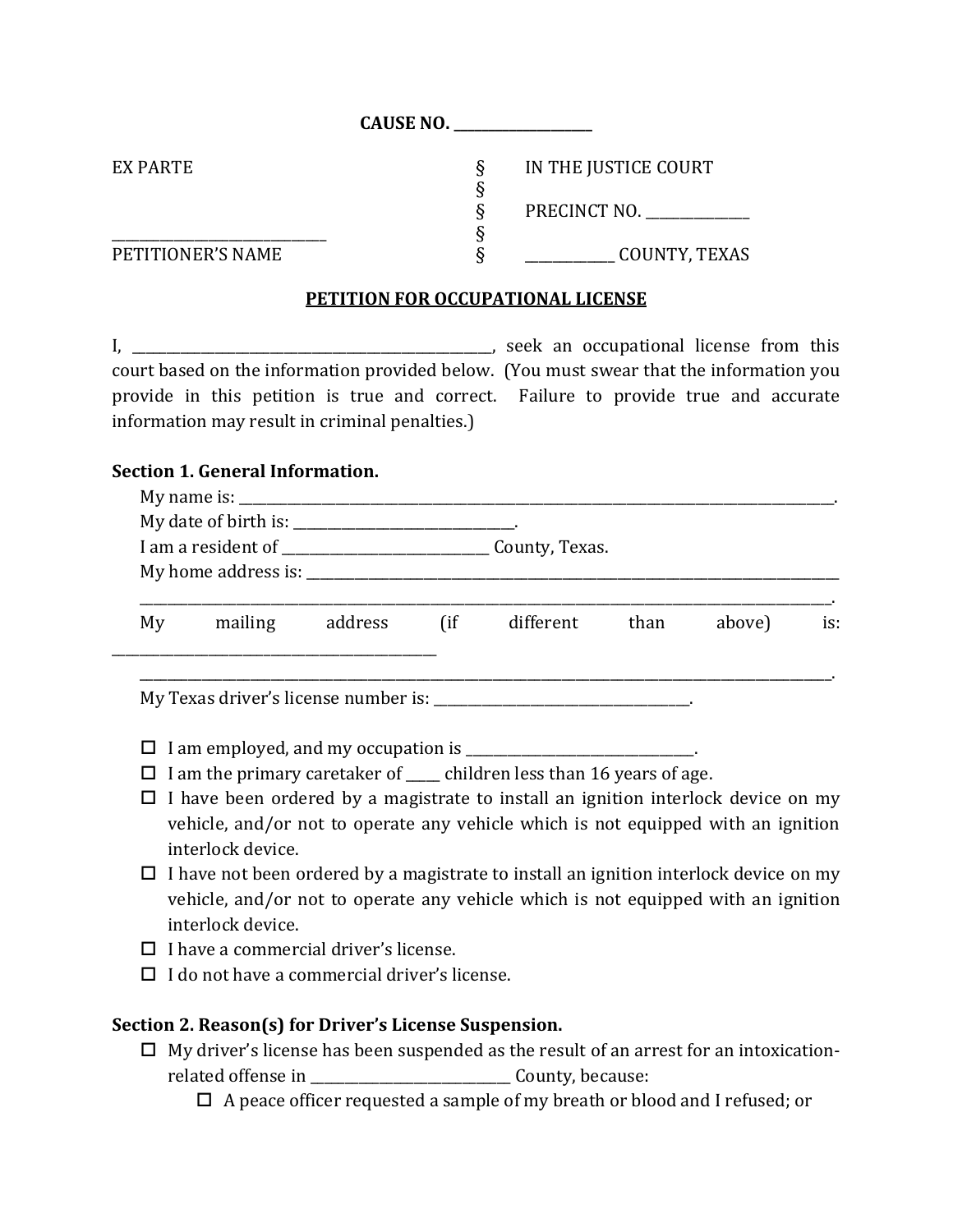- $\Box$  I provided a sample of my breath or blood, and the sample contained an alcohol concentration greater than 0.08.
- $\Box$  My driver's license has been automatically suspended as the result of a conviction for Driving While Intoxicated (DWI) in a County or District Court.
- $\Box$  My driver's license has been suspended as the result of a conviction for a criminal offense in a justice or municipal court. (Please provide information regarding this offense, including the name of the court in which you were convicted, the cause number, and the type of offense, below.)
- $\Box$  My driver's license has been suspended as the result of a physical or mental disability.

\_\_\_\_\_\_\_\_\_\_\_\_\_\_\_\_\_\_\_\_\_\_\_\_\_\_\_\_\_\_\_\_\_\_\_\_\_\_\_\_\_\_\_\_\_\_\_\_\_\_\_\_\_\_\_\_\_\_\_\_\_\_\_\_\_\_\_\_\_\_\_\_\_\_\_\_\_\_\_\_\_\_\_\_\_\_\_\_\_\_\_\_\_\_\_\_\_ \_\_\_\_\_\_\_\_\_\_\_\_\_\_\_\_\_\_\_\_\_\_\_\_\_\_\_\_\_\_\_\_\_\_\_\_\_\_\_\_\_\_\_\_\_\_\_\_\_\_\_\_\_\_\_\_\_\_\_\_\_\_\_\_\_\_\_\_\_\_\_\_\_\_\_\_\_\_\_\_\_\_\_\_\_\_\_\_\_\_\_\_\_\_\_\_\_

- $\Box$  My driver's license has been suspended as the result of a conviction for Racing on a Highway.
- $\Box$  My driver's license has been suspended because a court found that I am a "habitual" violator of traffic laws."
- My driver's license has been suspended because a court ordered me to attend a Driver Education Program and suspended my license for 365 days.
- $\Box$  My driver's license has been suspended because of a failure to pay surcharges ordered by the State of Texas.

\_\_\_\_\_\_\_\_\_\_\_\_\_\_\_\_\_\_\_\_\_\_\_\_\_\_\_\_\_\_\_\_\_\_\_\_\_\_\_\_\_\_\_\_\_\_\_\_\_\_\_\_\_\_\_\_\_\_\_\_\_\_\_\_\_\_\_\_\_\_\_\_\_\_\_\_\_\_\_\_\_\_\_\_\_\_\_\_\_\_\_\_\_\_\_\_\_ \_\_\_\_\_\_\_\_\_\_\_\_\_\_\_\_\_\_\_\_\_\_\_\_\_\_\_\_\_\_\_\_\_\_\_\_\_\_\_\_\_\_\_\_\_\_\_\_\_\_\_\_\_\_\_\_\_\_\_\_\_\_\_\_\_\_\_\_\_\_\_\_\_\_\_\_\_\_\_\_\_\_\_\_\_\_\_\_\_\_\_\_\_\_\_\_\_ \_\_\_\_\_\_\_\_\_\_\_\_\_\_\_\_\_\_\_\_\_\_\_\_\_\_\_\_\_\_\_\_\_\_\_\_\_\_\_\_\_\_\_\_\_\_\_\_\_\_\_\_\_\_\_\_\_\_\_\_\_\_\_\_\_\_\_\_\_\_\_\_\_\_\_\_\_\_\_\_\_\_\_\_\_\_\_\_\_\_\_\_\_\_\_\_\_ \_\_\_\_\_\_\_\_\_\_\_\_\_\_\_\_\_\_\_\_\_\_\_\_\_\_\_\_\_\_\_\_\_\_\_\_\_\_\_\_\_\_\_\_\_\_\_\_\_\_\_\_\_\_\_\_\_\_\_\_\_\_\_\_\_\_\_\_\_\_\_\_\_\_\_\_\_\_\_\_\_\_\_\_\_\_\_\_\_\_\_\_\_\_\_\_\_

 $\Box$  My driver's license has been suspended for another reason, described below:

# **Section 3. Essential Need.**

(Note: In order to obtain an occupational license, you must demonstrate an essential need to operate a motor vehicle. The Texas Transportation Code defines "essential need" as the "need of a person for the operation of a motor vehicle: (A) in the performance of an occupation or trade or for transportation to and from the place at which the person practices the person's occupation or trade; (B) for transportation to and from an educational facility in which the person is enrolled; or (C) in the performance of essential household duties." In order to demonstrate an essential need to operate a motor vehicle, you may attach additional documentation, such as a letter from your employer. If you attach additional documentation, be sure to check the appropriate box in Section 5 of this petition.)

- I am seeking this occupational license in order to *(check all that apply)*:
	- $\Box$  Travel to and from my place of work;
	- $\Box$  Perform the duties of my job;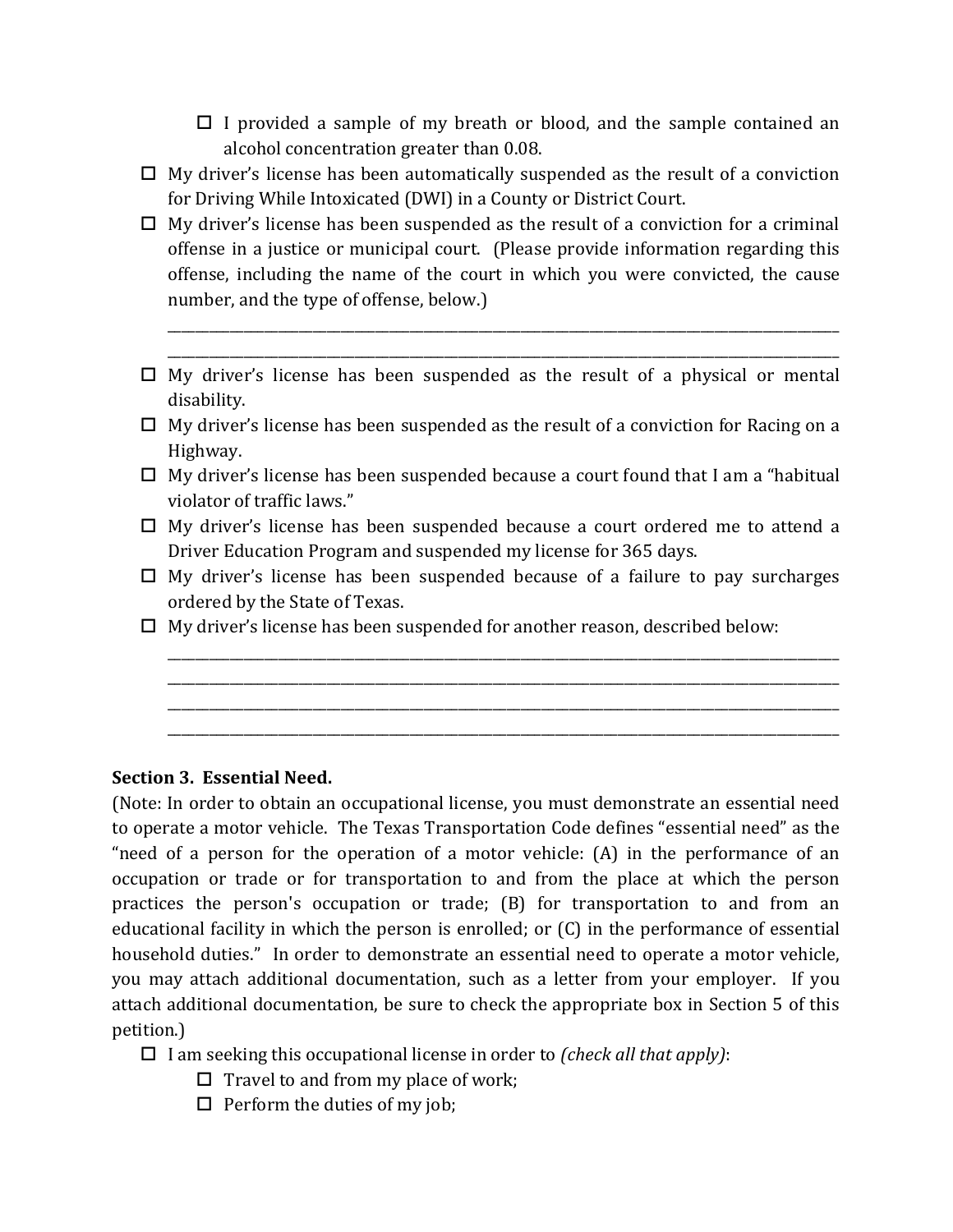- $\Box$  Travel to and from school: or
- $\Box$  Perform essential household duties.

The following are addresses and descriptions of all destinations to which I seek to 

Below, I have fully described all public transportation options within one mile of any destination described above, including my home, place of work, school, or place where I perform essential household duties. Public transportation options may include bus service, rail service, rural automobile service, ride-sharing services, etc.

- $\Box$  I am the only member of my household who owns, leases, or has access to a motor vehicle.
- $\Box$  A member of my household other than me owns, leases, or has access to a motor vehicle. (Please describe this person's weekly schedule below.)

 $\Box$  I own a bicycle or other means of non-motorized conveyance, described below.

- $\Box$  My work or school schedule is the same every week: I work or attend school during the following hours on the following days of the week (check all that apply):
	-
	- $\Box$  Tuesday:
	- $\Box$  Wednesday:  $\Box$  Friday: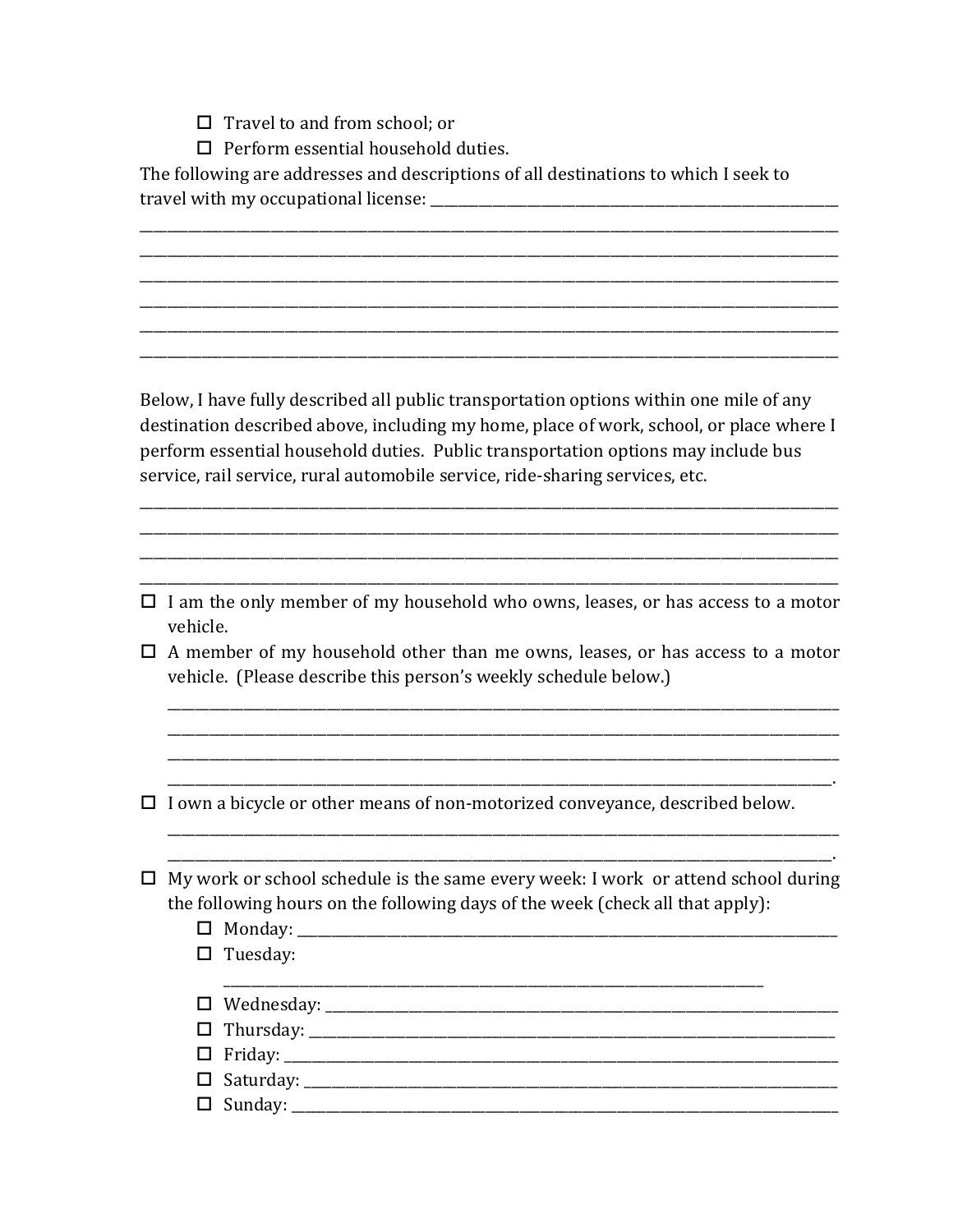$\Box$  My work or school schedule varies from week to week. (If you check this box, provide a general description of your work or school schedule below, including the total number of hours you work or attend school each week, days of the week on which you never work or attend school, days of the week on which you always work or attend school, and the earliest time your work or school day begins and the latest time your work or school day ends.)

\_\_\_\_\_\_\_\_\_\_\_\_\_\_\_\_\_\_\_\_\_\_\_\_\_\_\_\_\_\_\_\_\_\_\_\_\_\_\_\_\_\_\_\_\_\_\_\_\_\_\_\_\_\_\_\_\_\_\_\_\_\_\_\_\_\_\_\_\_\_\_\_\_\_\_\_\_\_\_\_\_\_\_\_\_\_\_\_\_\_\_\_\_\_\_\_\_ \_\_\_\_\_\_\_\_\_\_\_\_\_\_\_\_\_\_\_\_\_\_\_\_\_\_\_\_\_\_\_\_\_\_\_\_\_\_\_\_\_\_\_\_\_\_\_\_\_\_\_\_\_\_\_\_\_\_\_\_\_\_\_\_\_\_\_\_\_\_\_\_\_\_\_\_\_\_\_\_\_\_\_\_\_\_\_\_\_\_\_\_\_\_\_\_\_ \_\_\_\_\_\_\_\_\_\_\_\_\_\_\_\_\_\_\_\_\_\_\_\_\_\_\_\_\_\_\_\_\_\_\_\_\_\_\_\_\_\_\_\_\_\_\_\_\_\_\_\_\_\_\_\_\_\_\_\_\_\_\_\_\_\_\_\_\_\_\_\_\_\_\_\_\_\_\_\_\_\_\_\_\_\_\_\_\_\_\_\_\_\_\_\_\_ \_\_\_\_\_\_\_\_\_\_\_\_\_\_\_\_\_\_\_\_\_\_\_\_\_\_\_\_\_\_\_\_\_\_\_\_\_\_\_\_\_\_\_\_\_\_\_\_\_\_\_\_\_\_\_\_\_\_\_\_\_\_\_\_\_\_\_\_\_\_\_\_\_\_\_\_\_\_\_\_\_\_\_\_\_\_\_\_\_\_\_\_\_\_\_\_.

 $\Box$  My job duties include automobile travel. My employer requires me to travel by automobile to perform the following tasks:

\_\_\_\_\_\_\_\_\_\_\_\_\_\_\_\_\_\_\_\_\_\_\_\_\_\_\_\_\_\_\_\_\_\_\_\_\_\_\_\_\_\_\_\_\_\_\_\_\_\_\_\_\_\_\_\_\_\_\_\_\_\_\_\_\_\_\_\_\_\_\_\_\_\_\_\_\_\_\_\_\_\_\_\_\_\_\_\_\_\_\_\_\_\_\_\_.

\_\_\_\_\_\_\_\_\_\_\_\_\_\_\_\_\_\_\_\_\_\_\_\_\_\_\_\_\_\_\_\_\_\_\_\_\_\_\_\_\_\_\_\_\_\_\_\_\_\_\_\_\_\_\_\_\_\_\_\_\_\_\_\_\_\_\_\_\_\_\_\_\_\_\_\_\_\_\_\_\_\_\_\_\_\_\_\_\_\_\_\_\_\_\_\_\_ \_\_\_\_\_\_\_\_\_\_\_\_\_\_\_\_\_\_\_\_\_\_\_\_\_\_\_\_\_\_\_\_\_\_\_\_\_\_\_\_\_\_\_\_\_\_\_\_\_\_\_\_\_\_\_\_\_\_\_\_\_\_\_\_\_\_\_\_\_\_\_\_\_\_\_\_\_\_\_\_\_\_\_\_\_\_\_\_\_\_\_\_\_\_\_\_\_ \_\_\_\_\_\_\_\_\_\_\_\_\_\_\_\_\_\_\_\_\_\_\_\_\_\_\_\_\_\_\_\_\_\_\_\_\_\_\_\_\_\_\_\_\_\_\_\_\_\_\_\_\_\_\_\_\_\_\_\_\_\_\_\_\_\_\_\_\_\_\_\_\_\_\_\_\_\_\_\_\_\_\_\_\_\_\_\_\_\_\_\_\_\_\_\_\_

\_\_\_\_\_\_\_\_\_\_\_\_\_\_\_\_\_\_\_\_\_\_\_\_\_\_\_\_\_\_\_\_\_\_\_\_\_\_\_\_\_\_\_\_\_\_\_\_\_\_\_\_\_\_\_\_\_\_\_\_\_\_\_\_\_\_\_\_\_\_\_\_\_\_\_\_\_\_\_\_\_\_\_\_\_\_\_\_\_\_\_\_\_\_\_\_\_

\_\_\_\_\_\_\_\_\_\_\_\_\_\_\_\_\_\_\_\_\_\_\_\_\_\_\_\_\_\_\_\_\_\_\_\_\_\_\_\_\_\_\_\_\_\_\_\_\_\_\_\_\_\_\_\_\_\_\_\_\_\_\_\_\_\_\_\_\_\_\_\_\_\_\_\_\_\_\_\_\_\_\_\_\_\_\_\_\_\_\_\_\_\_\_\_\_ \_\_\_\_\_\_\_\_\_\_\_\_\_\_\_\_\_\_\_\_\_\_\_\_\_\_\_\_\_\_\_\_\_\_\_\_\_\_\_\_\_\_\_\_\_\_\_\_\_\_\_\_\_\_\_\_\_\_\_\_\_\_\_\_\_\_\_\_\_\_\_\_\_\_\_\_\_\_\_\_\_\_\_\_\_\_\_\_\_\_\_\_\_\_\_\_\_

 $\Box$  I perform the following essential household duties:

- $\Box$  In order to perform the essential household duties described above, I must travel by automobile during the following hours on the following days of the week *(check all that apply)*:
	- $\Box$  Monday:
	- $\square$  Tuesday:
	- \_\_\_\_\_\_\_\_\_\_\_\_\_\_\_\_\_\_\_\_\_\_\_\_\_\_\_\_\_\_\_\_\_\_\_\_\_\_\_\_\_\_\_\_\_\_\_\_\_\_\_\_\_\_\_\_\_\_\_\_\_\_\_\_\_\_\_\_\_\_\_\_\_\_\_\_\_\_ Wednesday: \_\_\_\_\_\_\_\_\_\_\_\_\_\_\_\_\_\_\_\_\_\_\_\_\_\_\_\_\_\_\_\_\_\_\_\_\_\_\_\_\_\_\_\_\_\_\_\_\_\_\_\_\_\_\_\_\_\_\_\_\_\_\_\_\_\_\_\_\_\_\_\_\_\_
	- Thursday: \_\_\_\_\_\_\_\_\_\_\_\_\_\_\_\_\_\_\_\_\_\_\_\_\_\_\_\_\_\_\_\_\_\_\_\_\_\_\_\_\_\_\_\_\_\_\_\_\_\_\_\_\_\_\_\_\_\_\_\_\_\_\_\_\_\_\_\_\_\_\_\_\_\_\_\_
	- Friday: \_\_\_\_\_\_\_\_\_\_\_\_\_\_\_\_\_\_\_\_\_\_\_\_\_\_\_\_\_\_\_\_\_\_\_\_\_\_\_\_\_\_\_\_\_\_\_\_\_\_\_\_\_\_\_\_\_\_\_\_\_\_\_\_\_\_\_\_\_\_\_\_\_\_\_\_\_\_\_\_
	- Saturday: \_\_\_\_\_\_\_\_\_\_\_\_\_\_\_\_\_\_\_\_\_\_\_\_\_\_\_\_\_\_\_\_\_\_\_\_\_\_\_\_\_\_\_\_\_\_\_\_\_\_\_\_\_\_\_\_\_\_\_\_\_\_\_\_\_\_\_\_\_\_\_\_\_\_\_\_\_
	- Sunday: \_\_\_\_\_\_\_\_\_\_\_\_\_\_\_\_\_\_\_\_\_\_\_\_\_\_\_\_\_\_\_\_\_\_\_\_\_\_\_\_\_\_\_\_\_\_\_\_\_\_\_\_\_\_\_\_\_\_\_\_\_\_\_\_\_\_\_\_\_\_\_\_\_\_\_\_\_\_\_

 $\Box$  In order to:

 $\Box$  Travel to school;

- $\Box$  Travel to my place of work;
- $\Box$  Perform my job duties; or
- $\Box$  Travel to the place I perform essential household duties;

I must travel by automobile to or through the following Texas counties (please fully describe all counties and routes traveled):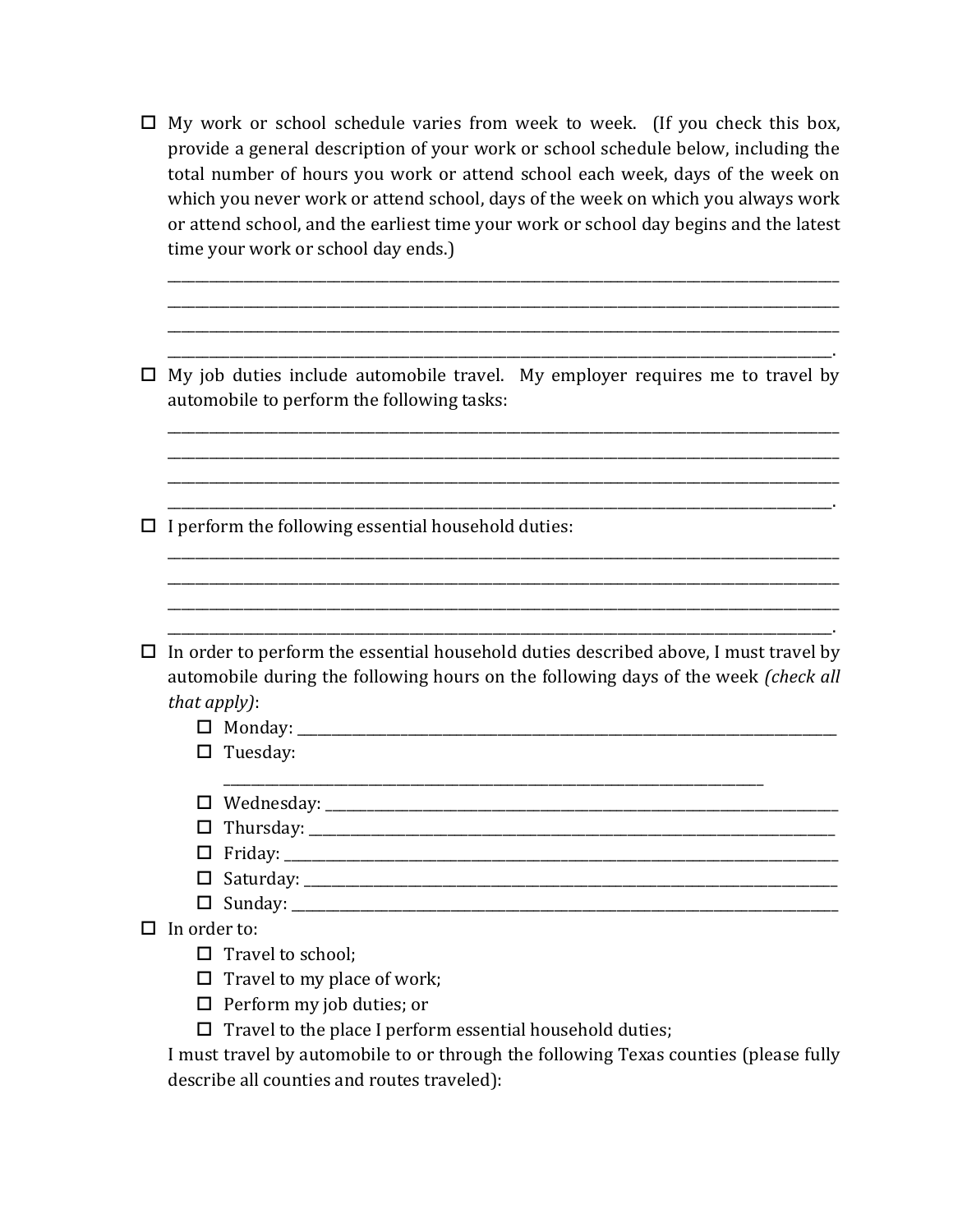### **Section 4. Suspension History**

My driver's license has previously been suspended for:

 $\Box$  A second or subsequent conviction for Driving While Intoxicated (Section 49.04, Penal Code); Intoxication Assault (Section 49.07, Penal Code), or Intoxication Manslaughter (Section 49.08, Penal Code), committed within five years of a previous conviction for Driving While Intoxicated (Section 49.04, Penal Code); Intoxication Assault (Section 49.07, Penal Code), or Intoxication Manslaughter (Section 49.08, Penal Code).

\_\_\_\_\_\_\_\_\_\_\_\_\_\_\_\_\_\_\_\_\_\_\_\_\_\_\_\_\_\_\_\_\_\_\_\_\_\_\_\_\_\_\_\_\_\_\_\_\_\_\_\_\_\_\_\_\_\_\_\_\_\_\_\_\_\_\_\_\_\_\_\_\_\_\_\_\_\_\_\_\_\_\_\_\_\_\_\_\_\_\_\_\_\_\_\_\_ \_\_\_\_\_\_\_\_\_\_\_\_\_\_\_\_\_\_\_\_\_\_\_\_\_\_\_\_\_\_\_\_\_\_\_\_\_\_\_\_\_\_\_\_\_\_\_\_\_\_\_\_\_\_\_\_\_\_\_\_\_\_\_\_\_\_\_\_\_\_\_\_\_\_\_\_\_\_\_\_\_\_\_\_\_\_\_\_\_\_\_\_\_\_\_\_\_ \_\_\_\_\_\_\_\_\_\_\_\_\_\_\_\_\_\_\_\_\_\_\_\_\_\_\_\_\_\_\_\_\_\_\_\_\_\_\_\_\_\_\_\_\_\_\_\_\_\_\_\_\_\_\_\_\_\_\_\_\_\_\_\_\_\_\_\_\_\_\_\_\_\_\_\_\_\_\_\_\_\_\_\_\_\_\_\_\_\_\_\_\_\_\_\_\_ \_\_\_\_\_\_\_\_\_\_\_\_\_\_\_\_\_\_\_\_\_\_\_\_\_\_\_\_\_\_\_\_\_\_\_\_\_\_\_\_\_\_\_\_\_\_\_\_\_\_\_\_\_\_\_\_\_\_\_\_\_\_\_\_\_\_\_\_\_\_\_\_\_\_\_\_\_\_\_\_\_\_\_\_\_\_\_\_\_\_\_\_\_\_\_\_.

In the past five years, my license has been suspended for:

- $\Box$  A refusal to submit to the taking of a breath or blood specimen following an arrest for an offense prohibiting the operation of a motor vehicle or an offense prohibiting the operation of a watercraft while intoxicated, under the influence of alcohol, or under the influence of a controlled substance.
- $\Box$  An analysis of a breath or blood specimen showing an alcohol concentration of .08 or above, following an arrest for an offense prohibiting the operation of a motor vehicle or watercraft while intoxicated.
- $\Box$  A conviction for Driving While Intoxicated (Section 49.04, Penal Code); Intoxication Assault (Section 49.07, Penal Code), or Intoxication Manslaughter (Section 49.08, Penal Code).
- $\Box$  A conviction for an offense other than Driving While Intoxicated (Section 49.04, Penal Code); Intoxication Assault (Section 49.07, Penal Code), or Intoxication Manslaughter (Section 49.08, Penal Code) prohibiting the operation of a motor vehicle or watercraft while intoxicated, under the influence of alcohol, or under the influence of a controlled substance.

## **Section 5. Additional Documents.**

- $\Box$  I have obtained evidence of financial responsibility, which is attached to my petition. (Note: You may not be issued an occupational license unless you obtain evidence of financial responsibility.)
- $\Box$  I have attached a certified copy of my driving record to this petition. (Note: the court cannot grant your petition without reviewing your driving record.)
- $\Box$  I have attached documents which demonstrate my essential need to operate a motor vehicle.
- $\Box$  I have attached other documents, which are described below: